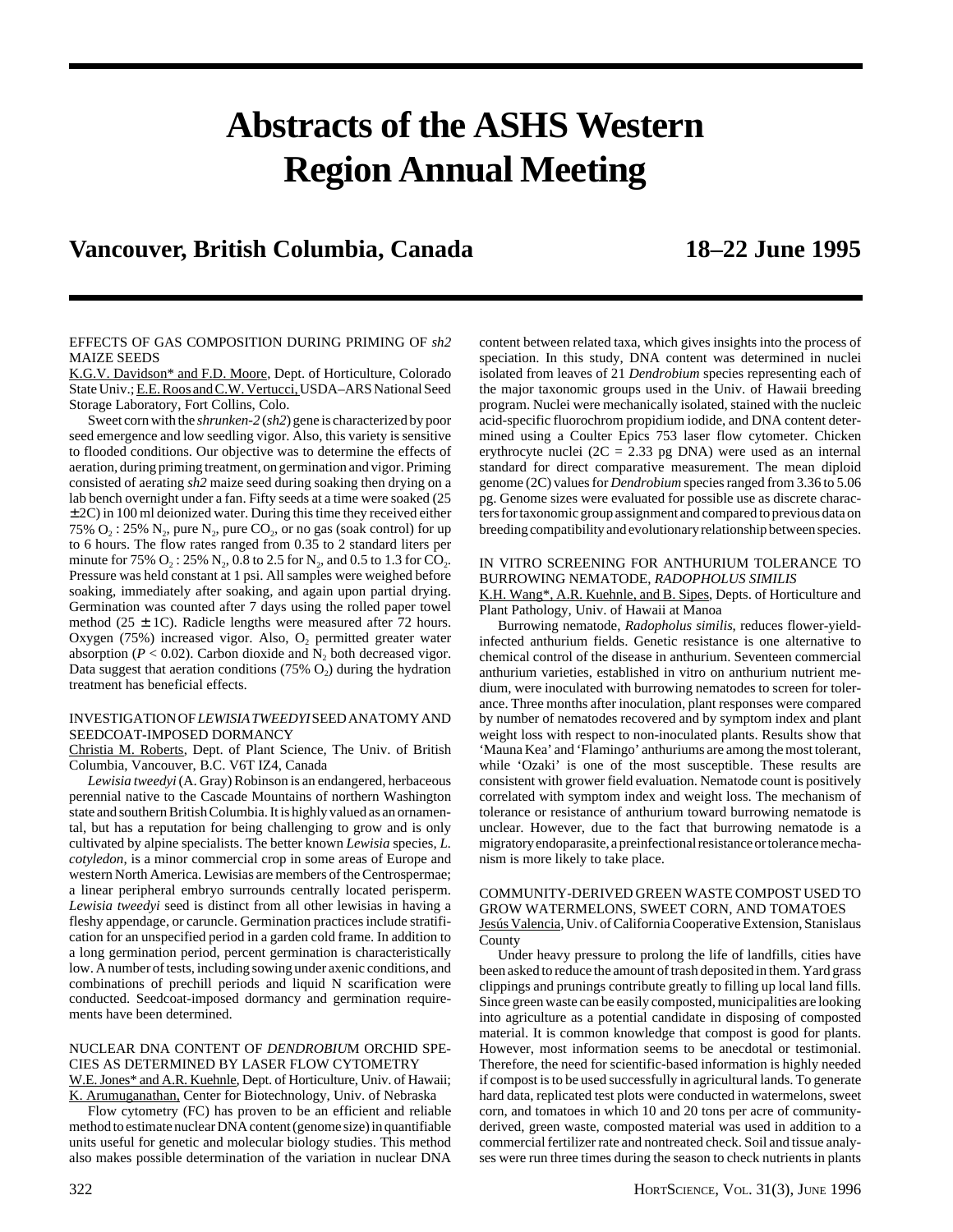(N, P, and K). Organic matter, electrical conductivity, and pH were analyzed from soil samples. Yields and quality determinations also were taken from all crops for comparisons. Organic matter from compost treatments increased significantly in corn and tomatoes. Electrical conductivity was lower in the composted treatments, and K increased as well. Trials are being funded by the California Integrated Waste Management Board, and it will continue for at lease 1 more year.

#### IMPROVING SWEET CORN FERTILIZER-NITROGEN EFFI-**CIENCY**

Carol A. Miles, Washington State Univ. Cooperative Extension, 360 North St., Chehalis, WA 58932

Improving sweet corn fertilizer-N efficiency promotes a more vigorous and healthy crop, rewards the grower with greater profits, and protects our water resources from nitrate-N pollution. Two areas of research that have the potential to improve the efficiency of fertilizer-N applications are the Minolta SPAD 502 chlorophyll meter and the presidedress soil N test. The SP meter is a rapid and nondestructive technique for assessing sweet corn leaf levels, and SP readings have been correlated to leaf N concentration. A presidedress soil N test measures the amount of soil N that will be available to the plant during the remainder of the growing season. SP meter readings combined with presidedress soil N analyses may be used to determine crop N needs and fertilizer-N sidedress application rates. Basing fertilizer-N sidedress application rates on actual crop N needs will reduce excess fertilizer-N applications and the resulting leaching of nitrates.

#### A NEW APPROACH TO VEGETABLE VARIETY EVALUA-TIONS FOR THE HOME GARDEN

Wade Bitner\*, Jerry Goodspeed, and Dan Drost, Salt Lake Cooperative Extension, Salt Lake City, UT 84190-6350; Rick McDaniel, Utah State Dept. of Corrections, Draper, UT 84120

Conducting varietal evaluations for the home vegetable garden are time-consuming, labor-intensive, and costly. As a result, most are done on an observational basis only. In 1991, a horticultural training program modeled after the highly successful Master Gardener program began at the Utah State Prison, Draper, for the prison inmate population. In 1994, 12 broccoli, 20 pepper, and 30 tomato varieties commonly used in the home garden were evaluated for growth and yield at the Prison Farm. Inmates raised, tended, harvested, and compiled the trial's data and participated in all evaluations of the varieties. Extension personnel provided the instruction and regular visits to conduct the trial. The project provides instruction on vegetable production and cultivar evaluations to the inmates while providing the public with needed cultivar information for the home garden. In addition, the partnership with the inmate population limits the time inputs necessary to conduct the trials by extension staff. This project will continue and greatly expand in 1995.

# EVALUATING CARROT CULTIVARS IN WASHINGTON THROUGH ON-FARM TRIALS AND IN-MARKET TASTING Erik J. Sorensen, Washington State Univ. Cooperative Extension, Franklin County Courthouse, Pasco, WA 99301

Carrots are among the most important commercial vegetable crops in Washington state. Over the past decade, production by both largescale and small-scale growers has steadily increased. To assist these growers, a variety of carrot cultivars for fresh market and processing have been evaluated in on-farm trials and in-market tasting conducted by Washington State Univ. Cooperative Extension. In 1994, 116 entries from 16 seed companies and the U.S. Dept. of Agriculture were planted for evaluation. Imperator-, Chantenay-, Nantes-, and Kurodatype carrots were planted in separate sections of this on-farm trial. Foliage and roots of all entries were scored at 120 days after planting. Customers at the Pike Place Market were asked to evaluate the appearance, flavor, and texture of 22 of these carrots. A majority of evaluators expressed a preference for Kuroda-type carrots. Some Nantes-type carrots also received high scores. The suitability of carrot cultivars for new products, including carrot juice and carrot chips, and nutritional levels were analyzed in a related study.

# RESOURCE CONSERVATION AUDITS AND OUTDOOR CLASS-ROOMS DECREASE WATER USAGE

Robert E. Call, Univ. of Arizona, Cochise County Cooperative Extension

The San Pedro River has been impacted by continued growth of Fort Huachuca Military Base. The San Pedro River, a riparianmigratory area, has had continuous water flow but now has intermittent water flow. The cause is cones of depression in the aquifer due to domestic well pumping. The aquifer is recharge with water from the river. Cooperative Extension has implemented Resource Conservation Audits for landowners in the lower San Pedro Valley. Also, outdoor classrooms are being constructed at three schools to educate children and community members. The goal of these programs is to educate landowners on water conservation through the use of native and adapted drought-tolerant plants, xeriscaping, irrigation efficiency, water harvesting, soil erosion, and composting. Site visits help landowners identify opportunities to reduce water use. Research-based informational brochures have been produced so landowners can plan and implement water-saving techniques on their properties. This program has been implemented using six members of the Border Volunteer Corp., part of Americorp program.

#### INHERITANCE OF PANSY-LIP IN *DENDROBIUM*

H. Kamemoto and T.D. Amore\*, Dept. of Horticulture, Univ. of Hawaii, Honolulu, HI 96822

A peloric form of the labellum or lip of *Dendrobium* appeared in a hybrid registered by D'Bush Nursery of Australia as *Dendrobium* D'Bush Pansy in 1988. Unlike the typical lip of *Dendrobium*, the lip of D'Bush Pansy is similar to the two lateral sepals, and the flat petals and sepals resemble those of the pansy, hence the name D'Bush Pansy. A few seedlings of D'Bush Pansy were obtained from Australia through Bangkok Flowers in 1989. D'Bush Pansy crossed to several *Dendrobium* plants with normal lip produced offspring with normal lip, indicating that pansy-lip is recessive to normal-lip. Three  $F_1$ offspring backcrossed to the pansy-lip parent produced 1:1 ratios, and one F2 progeny segregated into 3 normal-lip : 1 pansy-lip. Thus, pansylip is controlled by a single recessive gene pair.

# IN VITRO CONSERVATION OF THE NORTHERN GENOME OF *LUPINUS LEPIDUS*

Victor Luk, Biotechnology Laboratory, and Brian Ellis, Dept. of Plant Science, Univ. of British Columbia, Vancouver, B.C., Canada

*Lupinus lepidus* is a dwarf perennial lupine native to British Columbia. It possesses high horticultural potential, but the only known population in British Columbia averages 70 plants and is under constant threat of destruction. *Lupinus lepidus* is variable from seed and very difficult to propagate from cuttings. To protect the northern genome of *L. lepidus*, and to help introduce this plant to the nursery trade, we have investigated the feasibility of micropropagation for expansion of the supply of plant material. A regeneration procedure has been developed that enables multiple *L. lepidus* plantlets to be obtained directly from cotyledon explants of 10-day-old seedlings. More than 40 microshoots per explant were induced from cotyledonary node explants after placing them on MS medium containing BAP at 1 mg•liter<sup>-1</sup> and NAA at 0.05 mg•liter<sup>-1</sup> for 3 weeks. The regenerated shoots grew vigorously on a hormone-free, half-strength MS medium and could be multiplied on the same medium every 2 weeks. This micropropagation cycle has been used continuously for 9 months. Alternatively, 15 to 20 plantlets can be forced to develop from the axillary buds on the stems of 5-month-old seedlings by withholding sucrose from half-strength MS medium. The induced plantlets could be further propagated on the same medium, but they displayed less vigor than those obtained from the cotyledonary node explants.

# DNA FINGERPRINTING IN *RHODODENDRONS* USING RAN-DOM AMPLIFIED POLYMORPHIC DNA

Stacey M. Sakakibara and John E. Carlson, Biotechnology Laboratory, Univ. of British Colombia, Vancouver, B.C. V6T lZ3, Canada

Random amplified polymorphic DNA (RAPD) markers were evaluated for use in DNA fingerprinting of commercial *Rhododen-*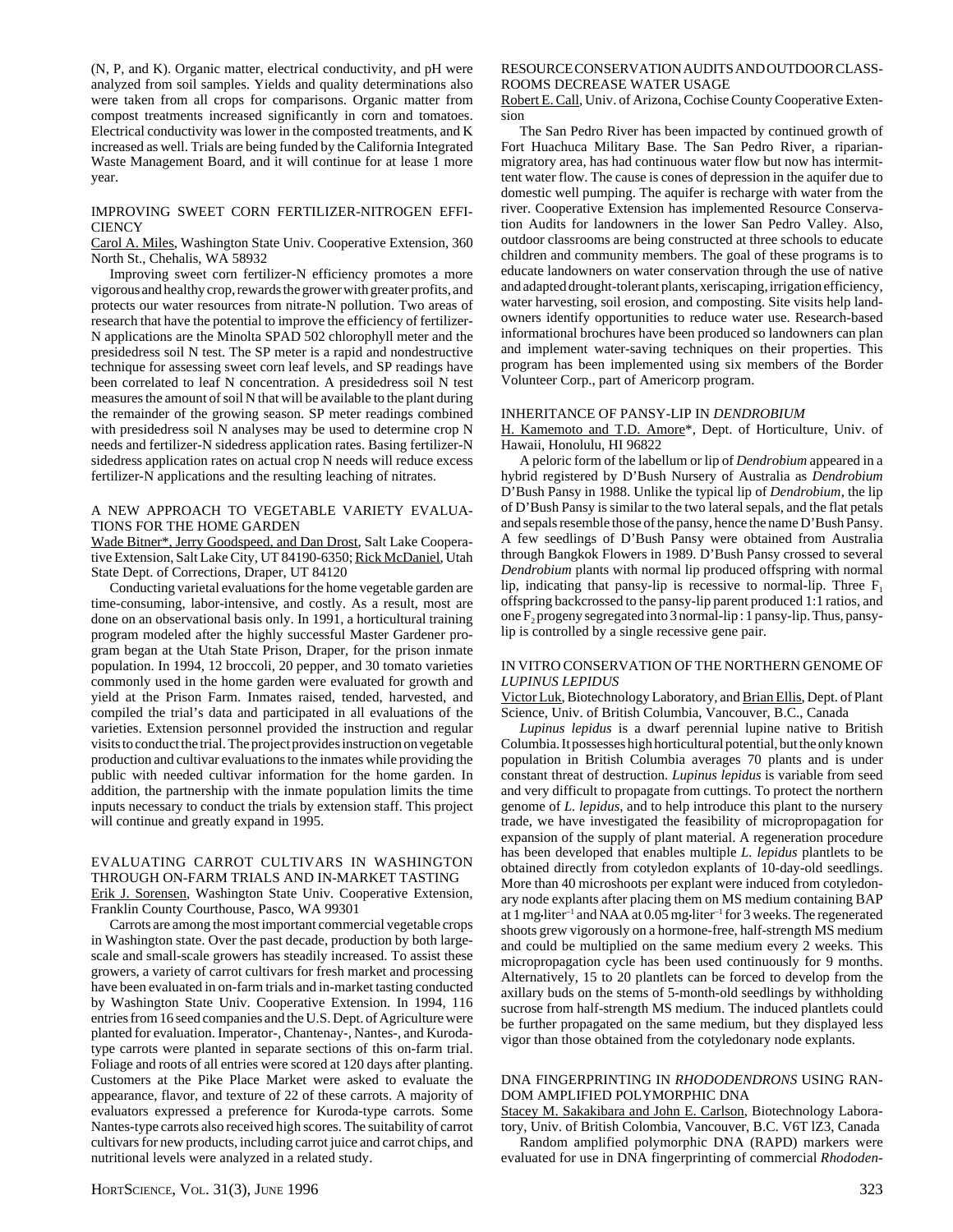*dron* cultivars. DNA was isolated from *Rhododendron* leaves and subjected to PCR amplification with single primers, 10 nucleotides in length, and of arbitrary sequence. Amplification products were visualized by agarose gel electrophoresis and ethidium bromide staining. Fingerprints were readily identifiable for a number of cultivars, and a high level of polymorphism was observed among clones of 10 rhododendron varieties. The technique was consistently reproducible in different trials using the thermocycler, between different thermocyclers, and using different DNA isolation from the same plant. This method will be applied to large-scale fingerprinting of *Rhododendron* cultivars and for distinguishing material propagated in tissue culture.

# SYSTEMATICS OF *TRILLIUM OVATUM* L FORMA *HIBBERSONII* TAYLOR & SZCZAWINSKI

Darlene O'Neill, Plant Science Dept., Univ. of British Columbia, Vancouver, B.C. V6T IZ4, Canada

The forma now known as *Trillium ovatum* L. forma *hibbersonii* Taylor & Szczawinski (Liliaceae) was first discovered on the west coast of Vancouver Island, B.C., in 1938 by Jack Arthur Hibberson (Holotype UBC 73131). The obvious morphological differences that characterize the forma *hibbersonii* from *T. ovatum* are the dwarfing of all its parts, pink not white flower color at anthesis, and narrow lanceolate leaves. Although it has gained popularity as a garden plant, it has received very little attention in the scientific community. A description and designation as a distinct species (*T. hibbersonii*) was published by L. Wiley in 1968 but was considered invalid. The 1975 valid publication by T.M.C. Taylor and A.F. Szczawinski designated this taxon at the intraspecific level of forma. The present study was initiated to provide a comprehensive reevaluation of the taxonomic status: forma, separate species, subspecies, or variety? A change in taxonomic status from forma to species would elevate the taxon from rare to endangered status. This study considers morphological differences and flavonoid analysis of samples from both natural populations and cultivated plants. Habitat, dormancy requirements, and breeding strategy also were considered. Initial investigation using random amplified polymorphic DNA (RAPD) indicates this method is another valuable tool for distinguishing between the taxa.

#### MICROPROPAGATION OF *FICUS BENJAMINA* L. 'VARIEGATA' L. Agus Sukamto, Dept. of Horticulture, Univ. of Hawaii at Manoa, Honolulu, HI 96822

Shoot tip culture of *Ficus benjamina* L. 'Variegata' produced multiple shoots on Murashige and Skoog (MS) medium with  $1 \mu \text{m}$  2,4dichlorophenoxy acetic acid (2,4-D), 1 µm napthalene acetic acid (NAA), 1 µM benzylaminopurine (BAP), L-proline at 2 mg•liter–1, and L-glutamine at 1 mg•liter<sup>-1</sup> without previously producing callus. Multiple shoots were more profuse on one-half MS medium with 4.44  $\mu$ M BAP. Single shoot of multiple shoots produced roots on one-half MS medium with NAA at 2.69 µm. Leaf culture of the plant produced profuse calli on same media without plant regeneration. Calli subcultured on one-half MS or MS media with 1.7 µM indole-3-acetic acid  $(IAA)$  and 150 µm 6- $(y,y$ -dimethylallylamino)-purine  $(2iP)$  did not induce plant regeneration.

#### FRAGRANCE IN ANTHURIUM

N. Kuanprasert\* and A.R. Kuehnle, Dept. of Horticulture, Univ. of Hawaii; C.S. Tang, Dept. of Environmental Biochemistry

Flowers emit volatile compounds that attract pollinators. In ornamental plant breeding programs, fragrance is a significant character that adds value to flowers for its consumer appeal. In Hawaii, anthurium (Araceae) is an important crop used for cut flowers and flowering potted plants. Unlike other ornamentals, fragrance is not presently associated with commercial anthuriums. However, several anthurium species are known to have distinctive scents. To obtain the novelty trait of fragrance in anthurium, an understanding of anthurium scent genetics, physiology, and chemistry is required. Scented anthurium species and hybrids in the Univ. of Hawaii germplasm collection have been studied. Fragrance emission among species varies with time of day—some species being scented only in the morning, only at night,

or all day long. Fragrance emission also varies with stage of spadix development, with some species having scent as pistillate and/or staminate flowers. The species sampled comprise five categories: *A. amnicola*, *A. formosum*, and *A. lindenianum* are minty; *A. armeniense* is sweet; *A. gracile* is floral; *A. bicollectivum*, *A. cerrobaulense*, *A. folsomii*, and *A. harleyii* are fruity; and *A. supianum* is fishy. Some of the chemical components are illustrated.

#### DNA FINGERPRINTING TECHNOLOGY FOR PLANT BREEDER'S RIGHTS

Victor Luk, Biotechnology Laboratory, Univ. of British Columbia, Vancouver, B.C., Canada; John Carlson, Biotechnology Laboratory, Dept. of Plant Science, and Dept. of Forest Science, Univ. of British Columbia, Vancouver, B.C., Canada

DNA fingerprinting is a potentially powerful molecular genetic technique that can be used to distinguish subtle differences in genome structure among closely related genotypes, such as many horticultural varieties. A DNA fingerprinting project is currently in progress at the Univ. of British Columbia (UBC) Biotechnology Laboratory to produce a set of DNA markers and an easy, reliable, and legally recognized analysis protocol that will enable the UBC Botanical Garden Plant Introduction Scheme (PISBG) to unambiguously identify any of their released varieties, even in dormant or juvenile form, wherever it is being propagated or sold. High-quality genomic DNA was isolated from the leaf samples of six PISBG species (*Anagallis monellii*, *Artemesia stelleriana*, *Clematis*, *Genista pilosa*, *Microbiota decussata*, and *Penstemon fruticosa*) using a modified CTAB DNA isolation protocol, and further purified by cesium chloride/ethidium bromide gradient. Samples of these genomic DNA preparations (10 ng) were then amplified by a 45-cycle polymerase chain reaction (PCR) protocol using 1.5-µM 10-nucleotide primers of arbitrary nucleotide sequence that amplify a variety of sites distributed across the genome. Following the amplification, PCR products [random amplified polymorphic DNA (RAPD) markers] were separated by agarose gel electrophoresis and visualized by ethidium bromide staining. More than 70% of the 51 primers tested so far generated distinctive banding patterns (2–11 bands) with DNA samples from each species. Subtle changes in the genome or differences between genotypes can be detected by screening a series of such primers against DNA samples from the genotypes in question. Once a RAPD primer has been identified that consistently generates a different banding pattern between genotypes, it can be used as an identification tool for discriminating between those genotypes at any time in the future.

# EVALUATION OF HUP<sup>+</sup>, HUP<sup>-</sup> AND A TRANSCONJUGANT *RHIZOBIUM* ON YIELD, NITROGEN FIXATION, AND UPTAKE HYDROGENASE ACTIVITY IN SELECTED CHICKPEA CULTI-VARS

G.M. Sajid\*, National Agricultural Research Center, Islamabad, Pakistan; W.F. Campbell, Dept. of Plants, Soils, and Biometeorology, Utah State Univ., Logan, UT 84322-4820

Evolution of hydrogen gas  $(H_2)$  during  $N_2$  reduction in root nodules results in inefficient use of energy needed for  $N_2$  fixation. Cultivars of chickpea (*Cicer arietinum* L.) were inoculated with *Rhizobium* strains with and without genes for uptake hydrogenase (Hup) activity.  $H_2$  evolution, acetylene reduction activity, and uptake hydrogenase (Hup) activity were assayed on the resulting nodules. The Hup<sup>-</sup> strains produced higher plant yields than the Hup<sup>+</sup> strains. The  $+N$  controls produced significantly higher yields than the  $-N$ controls and plants inoculated with *Rhizobium* strains. Hydrogen uptake activity by *Rhizobium* strains was influenced by the cultivar characteristics. Expression of the plasmid-borne *hup* genes (pHU52) of *Bradyrhizobium japonicum* was modified by the host cultivar. The average nodule fresh weight and shoot and root dry weights of the cultivars significantly increased following inoculation with the transconjugant Hup<sup>+</sup> *Rhizobium* strain. Thus, biological N<sub>2</sub> fixation may be enhanced by selecting *Rhizobium* strains that are appropriately matched to the particular cultivar. Incorporation of transconjugant Hup+ genes can increase rhizobial activity.